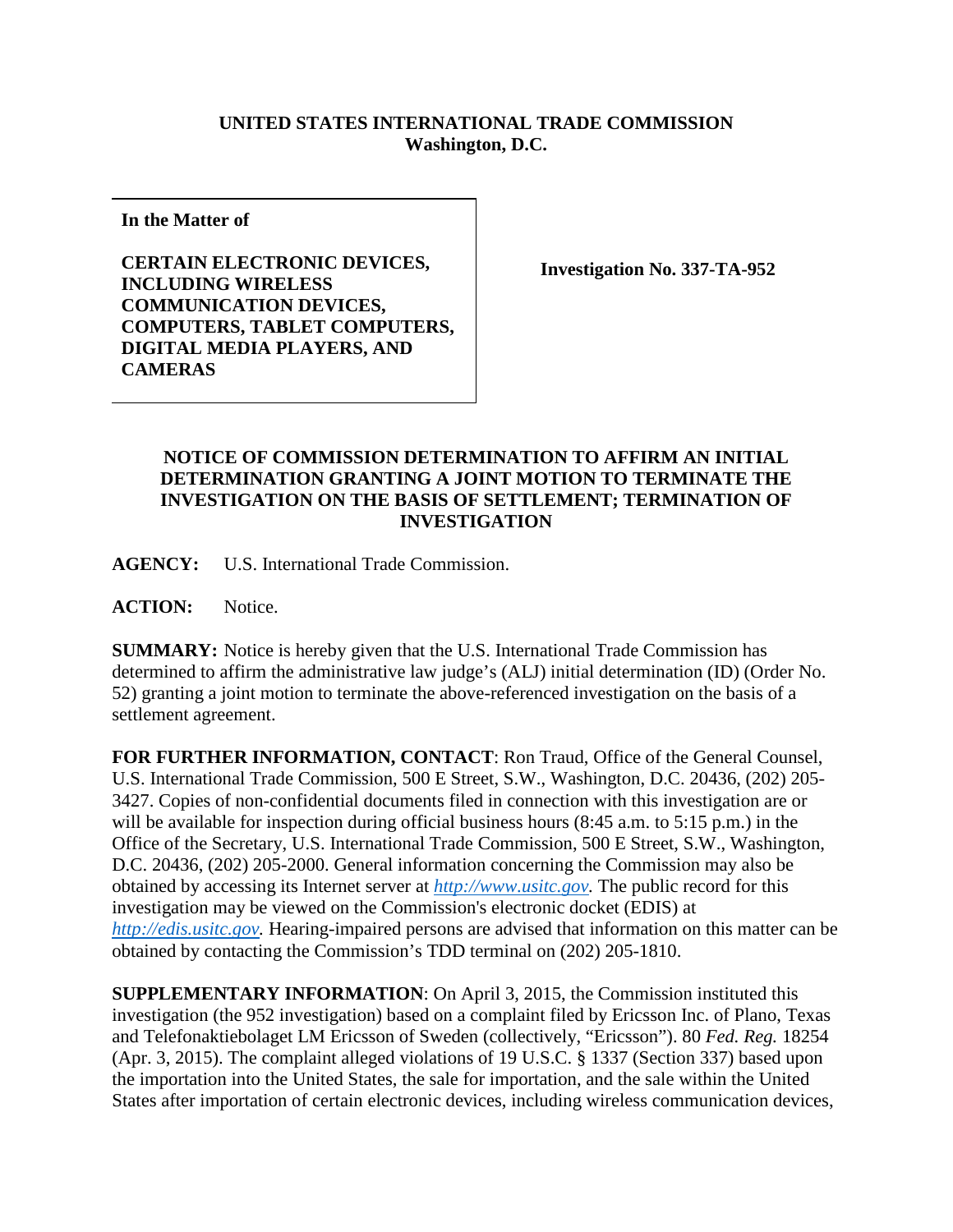computers, tablet computers, digital media players, and cameras by reason of infringement of certain claims of U.S. Patent Nos. 6,633,550; 6,157,620; 6,029,052; 8,812,059; 6,291,966; and 6,122,263. *Id.* at 18255. The Commission's Notice of Investigation named Apple Inc. of Cupertino, California (Apple) as respondent and also named the Office of Unfair Import Investigations (OUII) as a party. *Id.*

On December 29, 2015, Ericsson and Apple (collectively, the private parties) filed a joint motion to terminate the investigation pursuant to Commission Rule 210.21(b) on the basis of a settlement. *See* Order No. 51 at 1 (Jan. 12, 2016). On January 12, the ALJ (Judge Shaw) denied the motion because the private parties failed to provide a copy of the Agreement. *See id*. On February 1, 2016, the private parties filed a second amended joint motion (the Joint Motion) to terminate the investigation in view of a settlement agreement. *See* Order 52 at 1 (Mar. 9, 2016) [hereinafter, the Subject ID]. The motion included both a confidential, un-redacted and a public, redacted copy of the settlement agreement (the Agreement). *Id.* at 2. The Agreement and a corresponding motion to terminate were also filed in Investigation No. 337-TA-953 (the 953 investigation). *Id.*

On February 3, 2016, the ALJ presiding in the 953 investigation (Judge Lord) denied the motion to terminate that investigation, reasoning that the public version of the Agreement was over-redacted. *See id*. Pursuant to Commission Rules 210.24(b)(2)-(3) and 210.5(e), Ericsson filed a petition for interlocutory Commission review of only five of Judge Lord's confidentiality determinations. *See* Complainant Ericsson's Application for Commission Review of Certain Confidentiality Determinations in Order No. 45 (Feb. 11, 2016). Ericsson submitted with its appeal a revised, less-redacted public version of the Agreement (the Final Public Version). *Id.*

On March 9, 2016, Judge Shaw issued the Subject ID, which grants the Joint Motion. Subject ID, at 3. The Subject ID concludes that termination of the 952 investigation based on the private parties' settlement is in the public interest. *Id.* at 2. The Subject ID then declares that the private parties should file another public version of the Agreement in accordance with Judge Lord's ruling in the 953 investigation, as affirmed or modified by the Commission. *See id.* at 2-3. No petitions for review of the Subject ID were filed. On April 8, 2016, the Commission determined to review the Subject ID. Notice of Commission Determination to Review an Initial Determination Granting a Joint Motion to Terminate the Investigation on the Basis of Settlement, at 2 (Apr. 8, 2016).

On May 4, 2016, the Commission granted Ericsson's interlocutory appeal in the 953 investigation, reversed the ALJ on all five of the appealed confidentiality determinations, and remanded to the ALJ. Order Granting Appeal for Interlocutory Review of Order No. 45, Upon Review, Reversing, and Remanding to the Administrative Law Judge, at 3 (May 4, 2016).

On May 9, 2016, Ericsson filed with the Commission for purposes of the 952 investigation the Final Public Version. Letter to Secretary Lisa R. Barton enclosing Proposed Public Version of Parties' Global Patent License Agreement for Consideration in the Pending Initial Determination Terminating the Investigation Based on a Settlement Agreement (May 9, 2016).